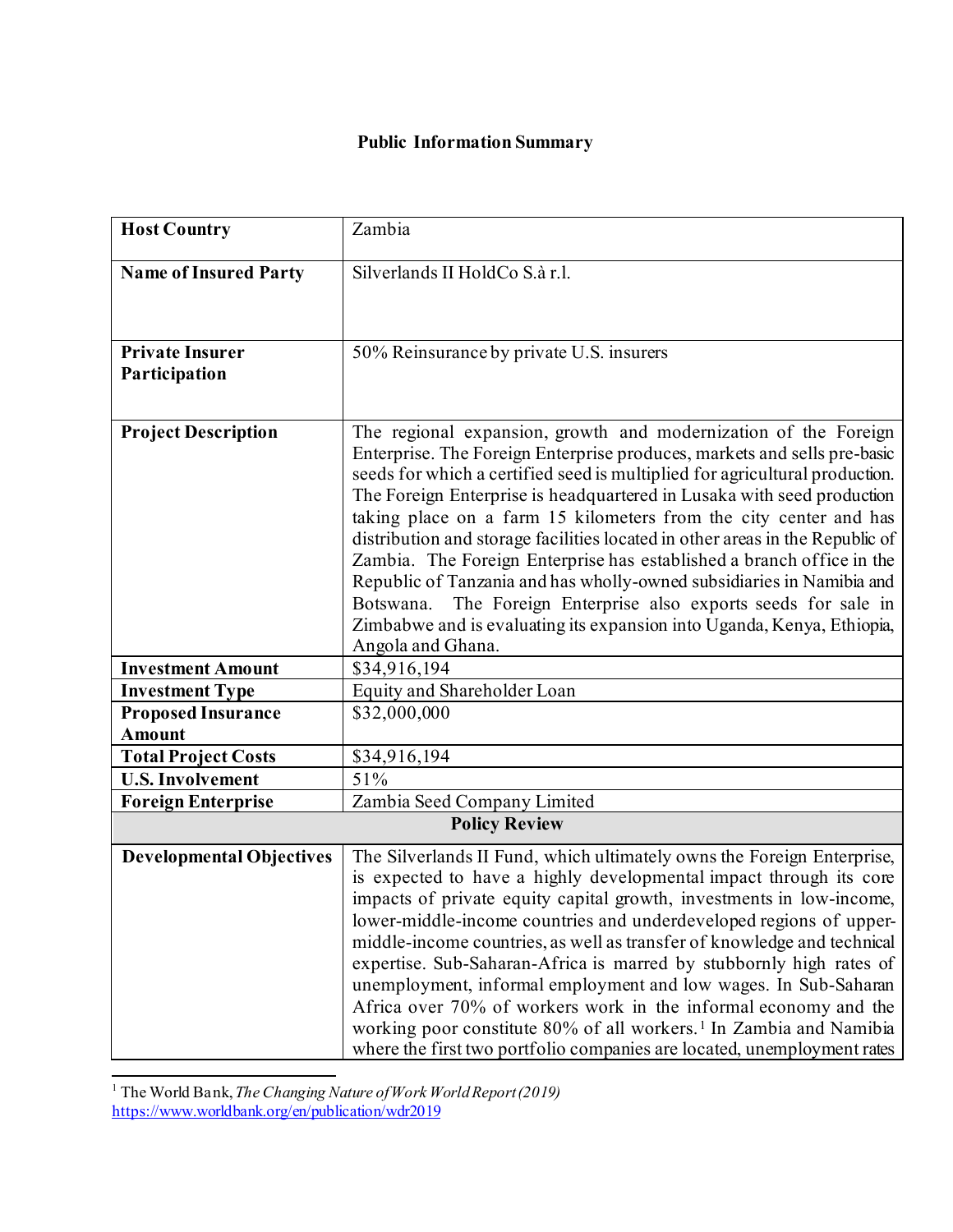|                                                    | are 11.4% and 20.2% and the informal economy accounts for 64% and<br>47% of all employment. The current economic shock caused by COVID-<br>19 will exacerbate economic conditions as the regional economy is<br>forecasted to contract by 1.7%, an unprecedented event, pushing 26<br>million people into extreme poverty.<br>Food security is a substantial development challenge for the continent as<br>Sub-Saharan Africa is the most food insecure region in the world, with<br>over 240 million individuals experiencing hunger and 70% of the<br>population having difficulty accessing food. This is despite Africa's<br>economies being heavily based in the agricultural sector, which<br>represents 14% of GDP compared to the global average of 4%. <sup>2</sup> Most<br>of Africa's population are subsistence farmers on small plots of land (1-<br>3 ha) which account for 80% of Africa's farms. These farms comprise the<br>majority of employment for African economies and are characterized by<br>low yields and productivity. The Silverlands II Fund aims to implement<br>a "Hub-and-Outgrower" model, in which the Silverlands II Fund's<br>portfolio companies will work with small-holder farmers around the<br>commercial farm hub to i) improve inputs ii) provide on-farm support,<br>and/or iii) provide a market. In the case of Zambia Seed Company<br>Limited, the business focuses on the inputs side by producing improved<br>seed specifically bred to improve production by small-holder farmers.<br>The portfolio companies' hands-on approach and growth strategy set the<br>stage for substantial transfers of knowledge and technical skills to local<br>human capital pools increasing agricultural know-how in host countries<br>and increasing output and productivity. These core development impacts<br>will lead to the realization of the Silverlands II Fund's vision to build<br>profitable and sustainable businesses that permanently strengthen local<br>economies, raise living standards and meet the needs of a rapidly growing<br>population. |
|----------------------------------------------------|-------------------------------------------------------------------------------------------------------------------------------------------------------------------------------------------------------------------------------------------------------------------------------------------------------------------------------------------------------------------------------------------------------------------------------------------------------------------------------------------------------------------------------------------------------------------------------------------------------------------------------------------------------------------------------------------------------------------------------------------------------------------------------------------------------------------------------------------------------------------------------------------------------------------------------------------------------------------------------------------------------------------------------------------------------------------------------------------------------------------------------------------------------------------------------------------------------------------------------------------------------------------------------------------------------------------------------------------------------------------------------------------------------------------------------------------------------------------------------------------------------------------------------------------------------------------------------------------------------------------------------------------------------------------------------------------------------------------------------------------------------------------------------------------------------------------------------------------------------------------------------------------------------------------------------------------------------------------------------------------------------------------------------------------------------------------------------------------------------|
| <b>Environment and Social</b><br><b>Assessment</b> | <b>SCREENING:</b><br>The Project has been reviewed against DFC's categorical prohibitions<br>and has been determined to be categorically eligible. The Silverlands II<br>Fund has been screened as Category D. Based on DFC's due diligence,<br>the Silverlands II Fund's downstream investments are anticipated to<br>pose environmental and social risks that are site specific and that can be<br>readily mitigated though the application of sound environmental and<br>social management practices.<br>The Project will have impacts that must be managed in a manner<br>consistent with the International Finance Corporation's Performance<br>Standards, DFC's Environmental and Social Policy and Procedures and<br>applicable local laws. DFC's statutorily required language will be                                                                                                                                                                                                                                                                                                                                                                                                                                                                                                                                                                                                                                                                                                                                                                                                                                                                                                                                                                                                                                                                                                                                                                                                                                                                                                        |

<span id="page-1-0"></span><sup>&</sup>lt;sup>2</sup> The World Bank Agriculture, forestry, and fishing, value added (% of GDP) - Sub-Saharan Africa, World (2018) <https://data.worldbank.org/indicator/NV.AGR.TOTL.ZS?locations=ZG-1W>